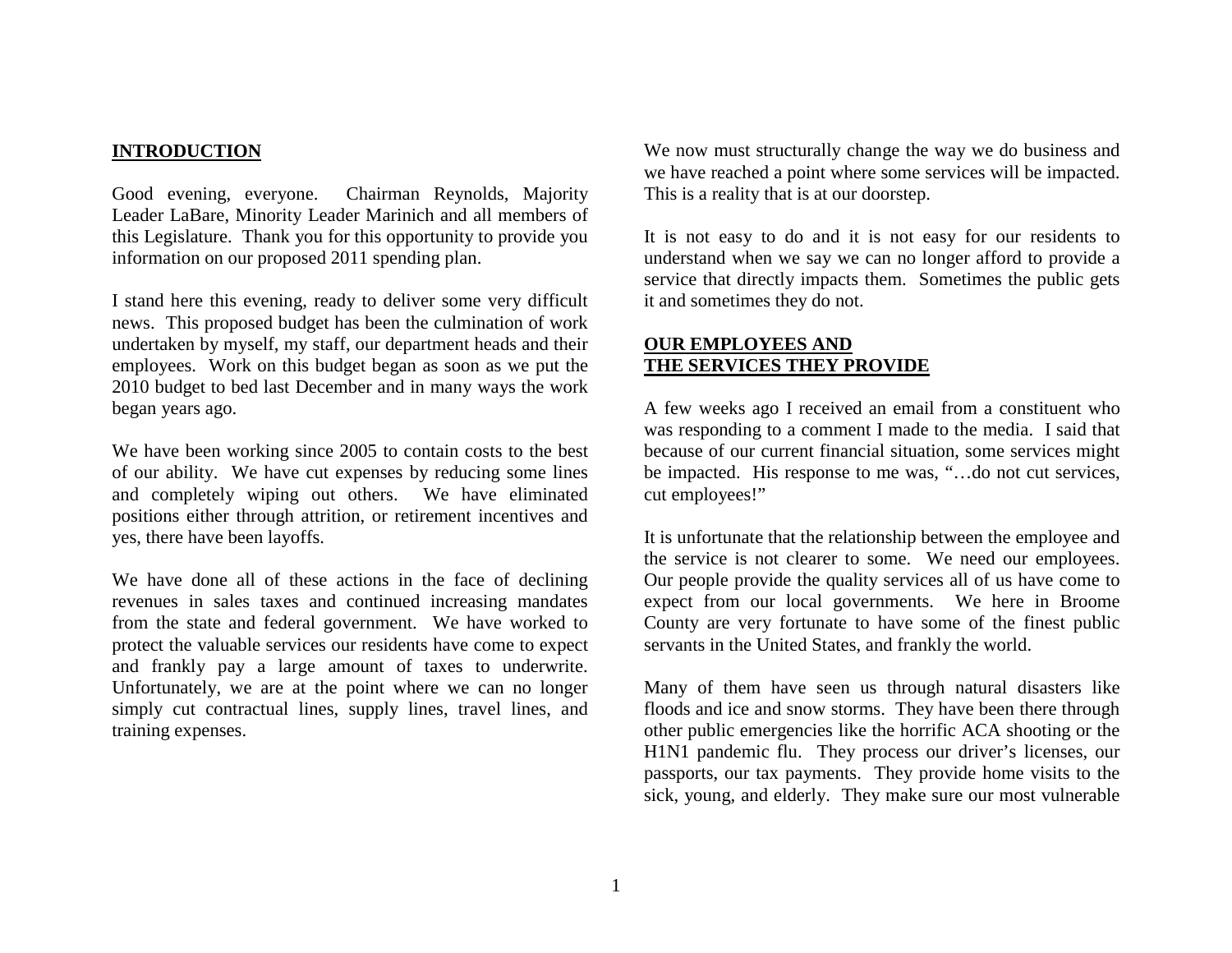are protected, fed, and clothed. They keep our parks clean and safe for all to enjoy. Our public workers wear so many hats and they do so much work day in and day out to make our community a better, safer place to live.

But we all understand that things cannot remain as they are. We simply cannot afford to do everything for everybody. We must reduce the size of government. We must redirect our resources and deliver our services in different ways to meet the future needs of our residents. And we must do this in a way that we are not burdening our residents so much that they have to leave and move to another area in order to keep a roof over their heads.

### **MAKING CUTS ACROSS THE BOARD**

As you know near the beginning of this budget process our department heads were directed to submit a continuing budget that included a 10% reduction. Once again, some met their targets. For others, we were forced to make some decisions for them.

Our proposed 2011 budget reduces the number of County employees by 115 positions over 2010 staffing levels. This happened as a result of a combination of layoffs, positions vacated through attrition, as well as incentivized retirements.

When combined with the number of positions that were either laid off or incentivized to retire in 2010, we have eliminated a total of 139 positions in the last two years. This is significant and this will indeed have a major impact on our operations.

The number of jobs eliminated, including fringe benefits, reflects a savings of \$6.7M!

I want to thank the number of department heads who worked closely with us to meet our necessary budget goals. As we discussed at the beginning of the year, we told our department heads we would make the choices if they did not, fortunately, most of the time, it did not come to that. A department head knows their resources better than we do and knows what they can and cannot do. We listened. We agreed sometimes and we disagreed other times but overall we were extremely pleased with the amount of thought and consideration all of our department heads and supervisors contributed to this process.

I want to especially thank my Budget Director Marie Kalka, soon to be Director of the Office of Management and Budget, for working with the department heads to bring this plan together. She has done an excellent job and in the midst of the budget preparation, which is certainly a major undertaking by itself, she took the time and provided tremendous leadership in our efforts to reorganize how we manage the budget and finance departments. It will provide tremendous efficiencies going forward. We are already seeing the dividends of this merger.

I want to also thank Marty Gerchman and Darlene Croston for all of the assistance they provided Marie during this budget season.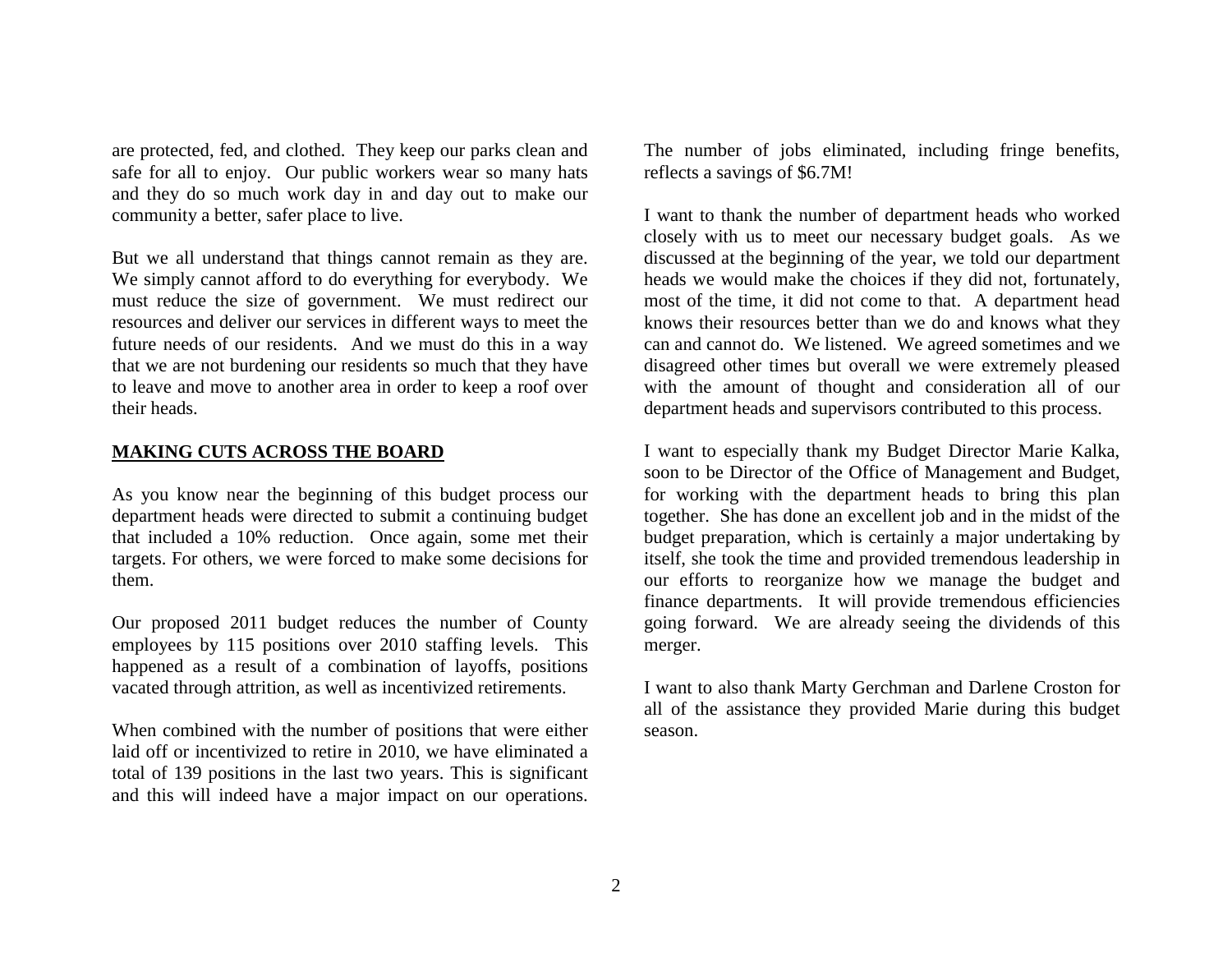# **MILLIONS CUT FROM PROPOSED SPENDING PLAN**

When the number of positions that were cut are combined with the additional expense cuts implemented in this plan, we created a cost avoidance of around \$8M.

The proposed spending level for next year is \$354M. That compares to \$352.5M in 2010. That is an increase of \$1.5M.

What you have to consider, however, is that the increase in our pension costs alone amounted to \$3.7M next year. And our increased mandated DSS costs total around \$6.9M.

And might I remind you that Medicaid, which so many lawmakers have alleged is "fixed" still increases every year by \$1.2M. I have said it before and I will say it again, a mandated cost that continues to increase by \$1.2M a year is a problem still seeking a solution!

I wanted to quickly mention that in addition to making cuts in our operating budget, we have also scaled back in our Capital Improvement Plan.

Since taking office we have attempted to keep the net County support for all capital projects capped at \$1M. Next year we scaled back even more. The amount now budgeted for capital projects is nearer \$600,000. That is a significant decrease and again not something we have taken lightly. One item not in next year's capital plan is the purchase of fleet vehicles. We simply will have to make do with what we have.

## **THE REVENUE PICTURE: THE GOOD AND THE BAD**

On the revenue side there are a few bright spots to mention:

- $\bullet$  Our sales tax figures are finally showing signs of improvement. We are now in the black year to year showing some growth and we expect that trend to continue. However, we have a long way to go to return to the levels we were at prior to the economic downturn.
- Our unemployment rate is beginning to come down from a high of nearly 10% earlier this year.
- Our bookings at BGM are up significantly.
- . Our receipts from the hotel-motel tax are also increasing.
- $\bullet$  Federal Medical Assistant Percentage or FMAP did indeed come through again for counties but this year we are receiving half as much as we did last year. The total amount of FMAP money we are budgeting for this year is approximately \$2.85M.
- $\bullet$  Our health care costs, while increasing, are only increasing by 2.3%. This is significantly less than what we had originally anticipated. Certainly good news in a sea of bad news. While we have been helped in some ways by outside forces we have also gone to great lengths to make changes in our benefits plans with both an eye to our current bottom line as well as the burden on future budgets. These changes include Medicare Advantage, RationalMed, and Personalized Medicine, just to name a few. These changes have generated both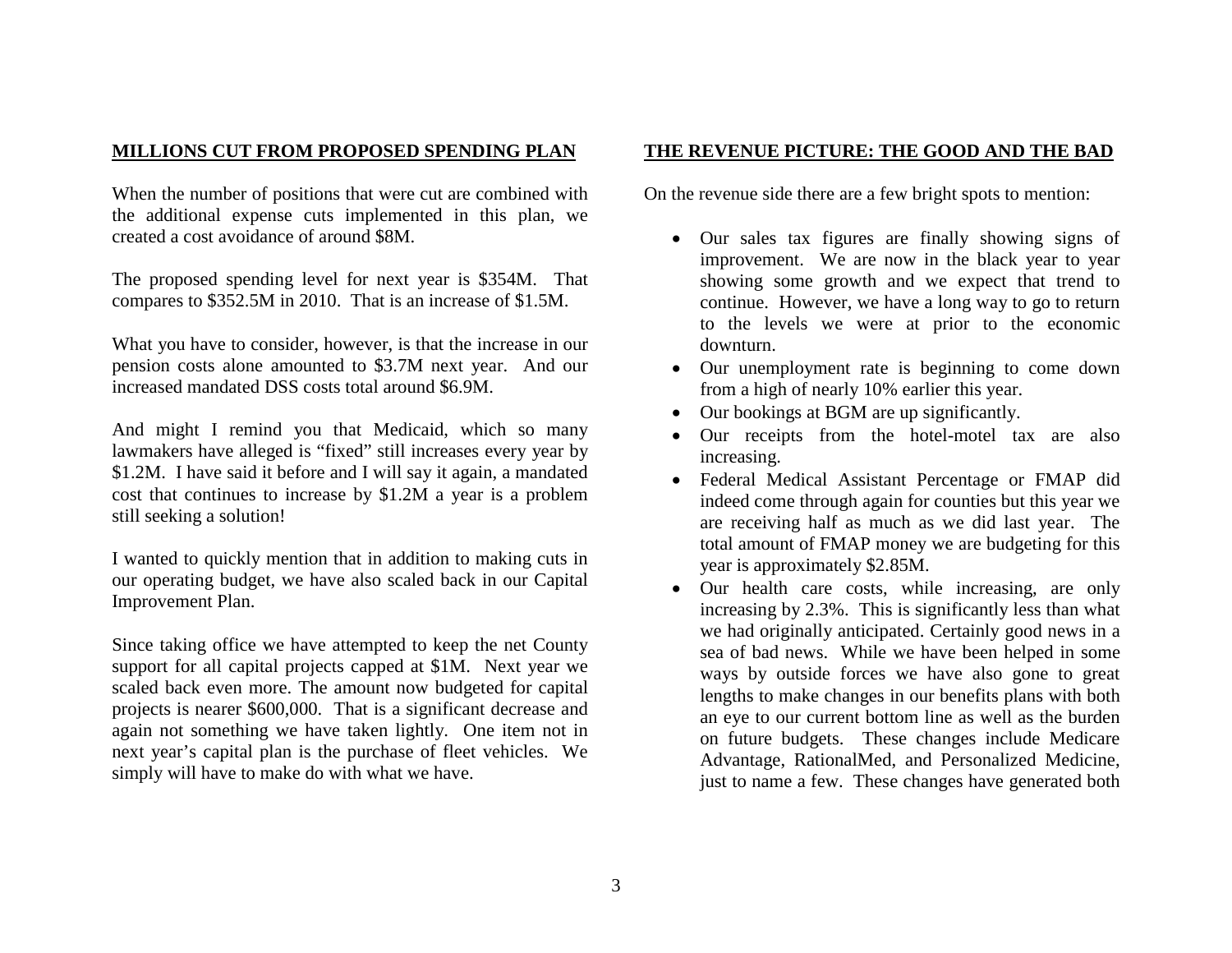short term and long term savings. For example, Medicare Advantage saves approximately \$865,000 per year. And, from January 2007 to January 2009, our GASB 45 accrued liability went down by more than \$100M.

- This next update is not exactly a bright spot but it will go a long way towards assisting with our bottom line. We will be following suit with New York State and most other counties in reinstituting the sales tax on clothing. This exemption has only been in place since 2006 and was the right thing to do. Now it is time to remove the exemption. This will bring an additional \$6M in revenue to Broome County. While raising any tax is never palatable, I believe it is fairer to remove the exemption that has been in place rather than transfer that \$6M burden to our property taxpayers. However, there will still be tax free breaks provided for our residents. It is our proposal to provide a total of 3 tax free weeks per year; one before the start of school, one prior to the holiday season, and one sometime in the spring.
- And despite the fact that I have proposed the inclusion of \$5M in revenue from the leasing of County properties for natural gas development each of the last two years, with this Legislative body's approval, I am not including that revenue in the 2011 proposed spending plan.

### **LEASING COUNTY LAND FOR NATURAL GAS DEVELOPMENT**

As you know, a majority in this Legislature felt they could not support the recent \$16M offer that was made to us this summer. This lack of support came even though the Legislature and the Administration had agreed to put \$5M in revenues in the budget. Additionally, this Legislature approved our seeking offers on County land to fulfill that \$5M revenue line.

Not knowing where the collective mind set is on leasing County property for natural gas development, I will not put those revenues back into this Administration's proposed 2011 budget. I simply cannot do it!

This year we were able to make up that deficit by utilizing \$2M in 2009 fund balance. We anticipate saving over a million dollars after implementing a hiring freeze, a travel freeze, and restricting contractual and equipment purchases. We also experienced \$1.1M in savings from the 2009 retirement incentive. Our retirement bill was \$300,000 less than expected and finally we anticipate being able to transfer \$600,000 less to other funds from the General Fund as the result of appropriation savings.

Before moving on, however, I just want to emphasize this Administration's support for the development of the natural gas industry in New York State. I also want to remind everyone that leasing County property does not automatically mean that this body has any influence over whether the hydraulic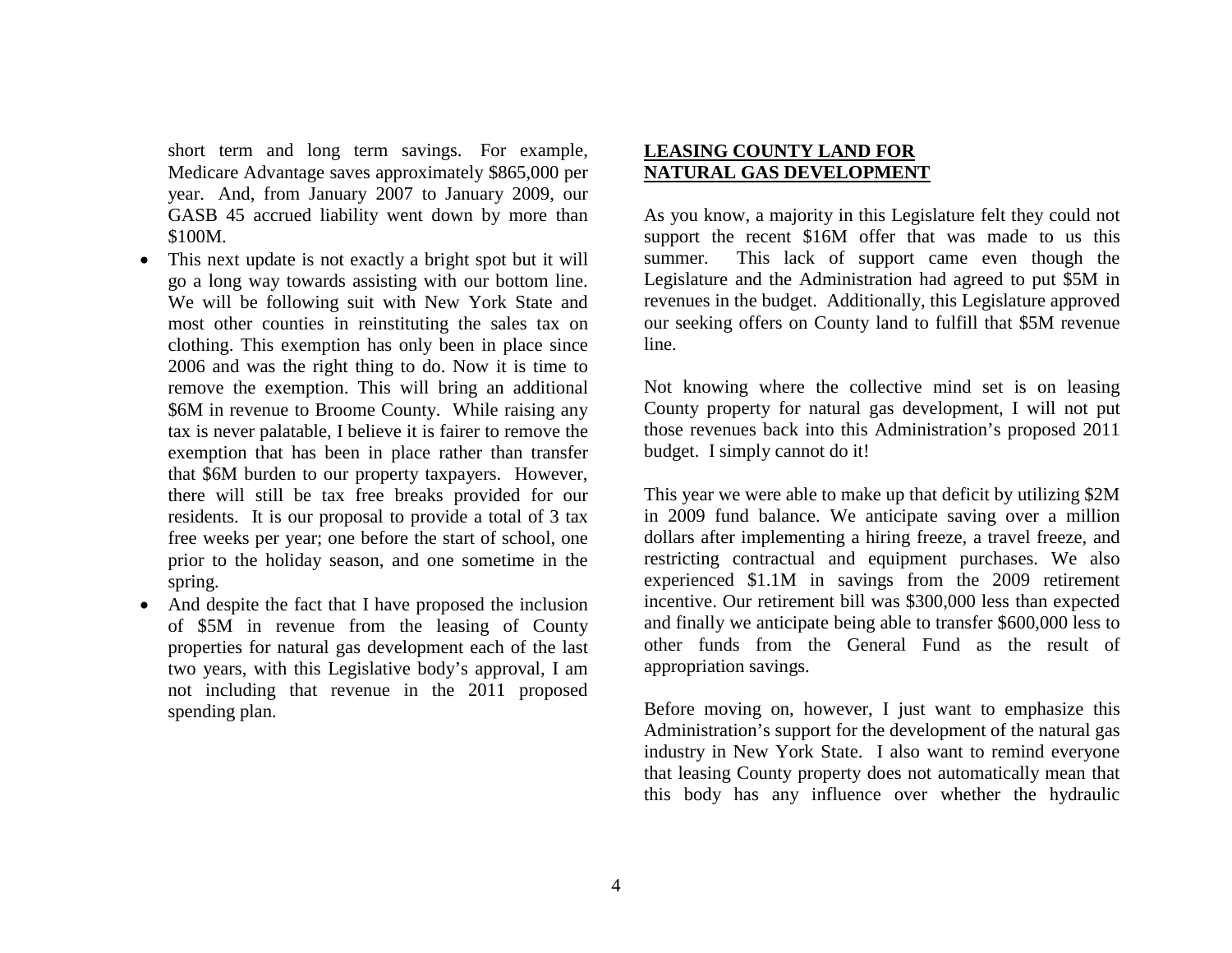fracturing process will be allowed in New York. That decision rests solely with the state.

As we discussed earlier this year, already over 87,000 privately held acres in Broome County are under lease to gas companies. What we would be doing by signing a lease is simply tapping into a new and lucrative revenue stream. We would be getting revenues, both bonus payments and royalties, for our overworked overburdened taxpayers. We would be getting revenue to stabilize taxes going forward. And, finally we would be able to access revenue to reinvest in our deteriorating infrastructure.

Also, by leasing our acres, we make the commitment to our residents that if drilling occurs on County owned land, the companies involved will not only have New York State DEC overseeing their operations but they will also have all of the resources that Broome County can bring to bear on their operations.

Earlier this week, you were provided a new offer. It is an offer from the same company that responded to our request for proposals before, Inflection Energy. However, it is different than the previous offer. It proposes leasing fewer County acres and it leaves what we believe to be prime real estate for potential future offers. It provides for initial bonus lease payments of \$2250 to \$2750 per acre for approximately 3200 acres. That is a total of almost \$7.8M.

There are once again additional environmental measures that are provided for in their proposal. Things like an

environmental monitor, closed loop drilling, and a commitment to quality land recovery guidelines.

I ask you to once again study this offer and to weigh the benefit of entering a lease now and bringing in this much needed revenue to help us manage the many financial challenges we face today. We cannot tax our way out of this economic crisis but there also comes a point when you can no longer cut your way out. At some point you start to destroy the basic County services that provide the high quality of life our residents have come to enjoy, and frankly expect.

For years we have desperately searched for new sources of revenue to replace those we have lost. We need new sources of revenue to help us keep up with the rising costs of everything from fuel, to healthcare, to pension costs, to the skyrocketing prices of basic supplies to maintain roads and repair our buildings. While there are no magic bullets this certainly goes a long way towards helping us to better manage our present day financial challenges while also preparing us for the future.

Had we come to an agreement with Inflection and accepted the \$16M bonus payment that was being offered, I can assure you and I can assure our residents that I would have been coming before you with a zero percent tax increase or possibly even a tax cut.

We would still have made many of the proposed cuts outlined in this proposed budget. However, many of the devastating cuts that will mean a reduction in services could have been restored.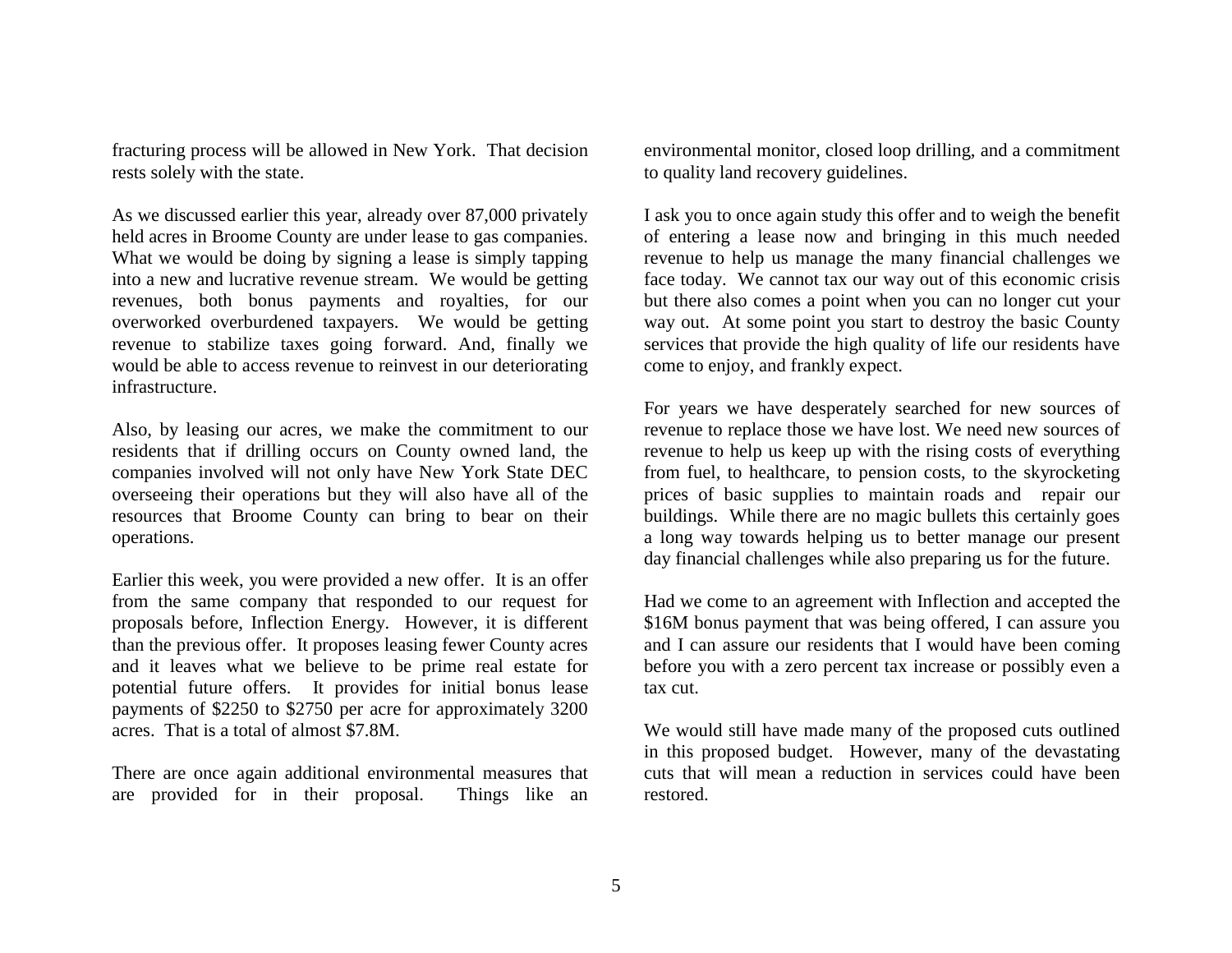## **PROPOSED 2011 TAX RATE/SPENDING PICTURE**

Instead today, I present to you the 2011 spending plan that calls for serious reductions in personnel, direct services, contract agency spending, and raises property taxes by a little over 5%.

The proposed 2011 budget proposes a spending plan totaling \$354M. That reflects a .38% increase from 2010. This .38% increase compares to the current cost of living increase in the Northeast of 2.25%.

Also, for the record, between 2006 and 2011, my Administration's proposed spending plans have averaged a tax increase of 3.9%.

I assure you we struggled to get to this number and certainly we continue to struggle with the many negative impacts this budget encompasses. It cannot be avoided. Every single department has experienced cuts and our contract agencies have been severely impacted. But again this cannot be helped. Everyone must suffer and sacrifice through this difficult period and hopefully in the very near future we can make some restorations in funding. This year it is impossible. I want to make it clear that all departments have been impacted, including mine. In the last year, we have eliminated a position in our office AND we have taken on the support for our County's Youth Bureau.

My deputies still wear several hats. Patrick Brennan is my Deputy overseeing all County physical services and criminal justice departments. Pat also remains the Commissioner of Public Works. Darcy Fauci is my Deputy for Human and Administrative Services. She continues in her role overseeing my economic development agenda as well as taking on many of the responsibilities formerly handled by the position that we eliminated including community and government relations.

We have also created the Office of Management and Budget which has consolidated Finance and the Budget Division into one. While no positions were eliminated, there were still savings from this move and certainly a more efficient operation has resulted from this action.

One of my Executive Assistants, Colleen Wagner, has also taken on the duties of Runaway and Homeless Youth Coordinator while the other Executive Assistant, Darlene Croston, has combined her previous role of Budget Secretary with additional administrative duties related to the Executive Assistant's responsibilities. They include communications and updating the County's web page.

### **SPECIFIC CUTS BY DEPARTMENT**

At this point I would like Marie Kalka our Budget Director to review the list of cuts that will impact our various departments. I think it is important to take the time to review these cuts because so many times we hear we have not cut enough. Some of our departments alone have cut nearly a half a million dollars.

 At the Arena and Forum we significantly reduced contractual expenses and we will not fill a Maintenance Supervisor's position vacated through the 2010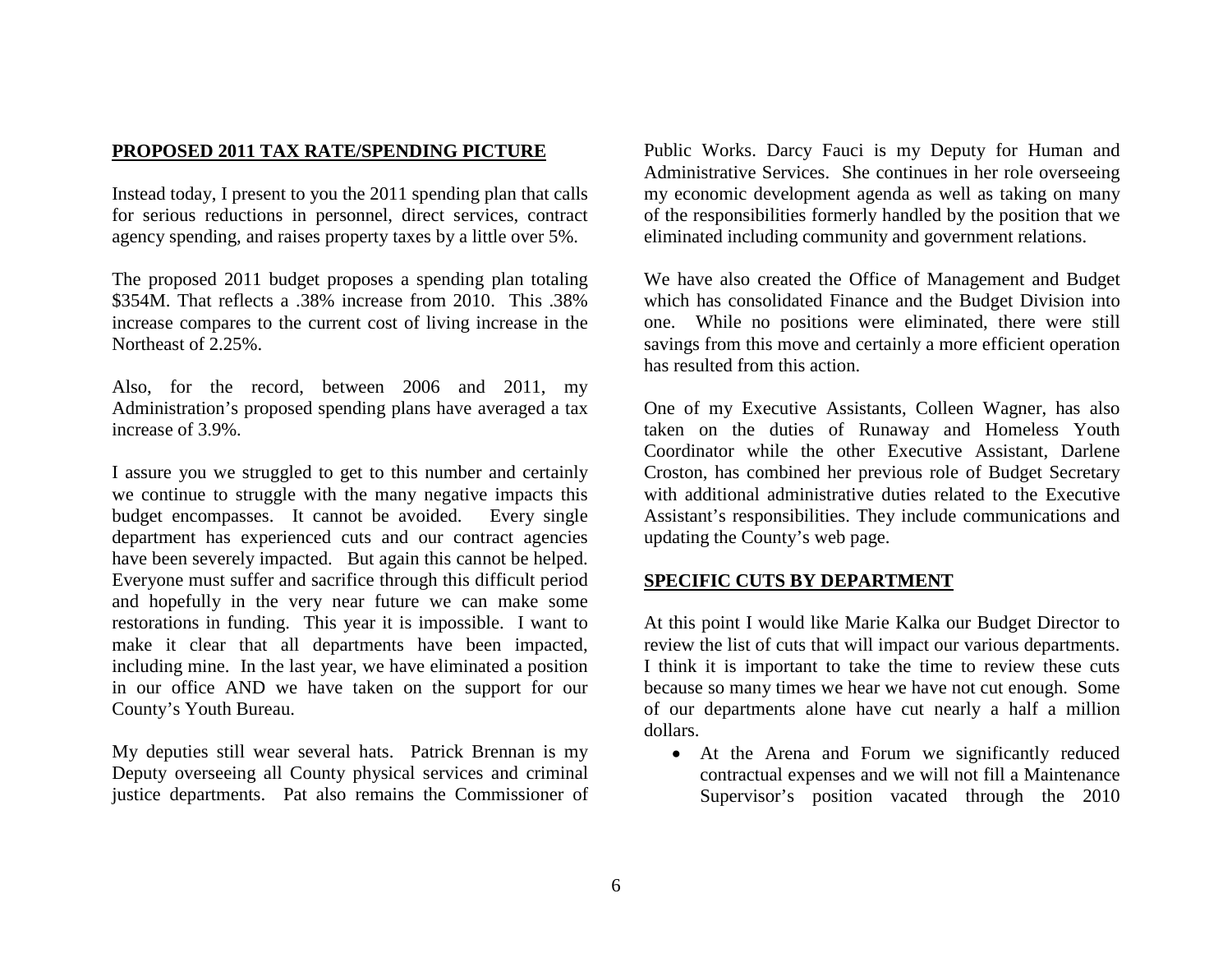retirement incentive. We will be pulling resources from other areas in the Parks Department to cover the loss of this position. Savings, over \$140,000.

- $\bullet$  In Audit and Control, one Weights and Measures position is being eliminated. Also three positions in Accounts Payable are being replaced with two higher level positions to address what is needed for the new financial system. The savings totals almost \$132,000.
- Aviation could have and still can be saved from devastating cuts, if it is able to lease its properties for natural gas development. In the meantime, the Commissioner is making up a \$600,000 deficit by using the fund balance at the airport, utilizing some unused capital funds, increasing revenues and reducing contractual expenses. But some of these steps are only able to be done once. Without a new stabilizing revenue source the airport and its operations as an enterprise fund are severely jeopardized. I do not need to remind you all that this community and this entire region would be devastated without a thriving airport that is able to maintain service at competitive rates.
- CASA, which is a fully reimbursable expense, did reduce some of its contractual lines as did Central Foods which is operating on a very tight margin. Central Foods has made drastic personnel cuts in previous years and is at a point where it cannot cut anymore.
- In the County Clerk's Records Division, there will be an elimination of a Records Clerk, a Part-Time Clerk and a reduction in contractual expenses. Because of the tough economic times we were also forced to reduce

the amount of revenue expected by the Clerk's Office by \$300,000.

- At the Department of Motor Vehicles, which is also managed by the Clerk's Office, we have eliminated three Part-Time Clerks. I just want to remind everyone that this office like all other departments was tasked with making cuts totaling near 10%. How those cuts were implemented was left up to the department head, in this case the Clerk. I just wanted to clarify that because despite what you have heard, we did not mandate any specific operational changes in the DMV. These are decisions that are managed by the Clerk. Decisions he made include closing the DMV Office in the County Office Building, reducing Saturday hours to one location and eliminating some satellite operations. Again, the Clerk has the ability to make decisions that will have less of an impact on direct services like making other personnel cuts and reconfiguring his operations differently.
- At the Clerk's Records Management Office, we have eliminated two Clerks for a total savings of approximately \$80,000.
- At the District Attorney's Office, contractual expenses were reduced and we also had to eliminate a Keyboard Specialist. Total savings, approximately \$100,000.
- In DPW-Engineering, we unfunded several positions and reduced expenses for a total savings of about \$200,000.
- $\bullet$  In DPW-Buildings and Grounds, we eliminated two positions, a Custodian and a Building Maintenance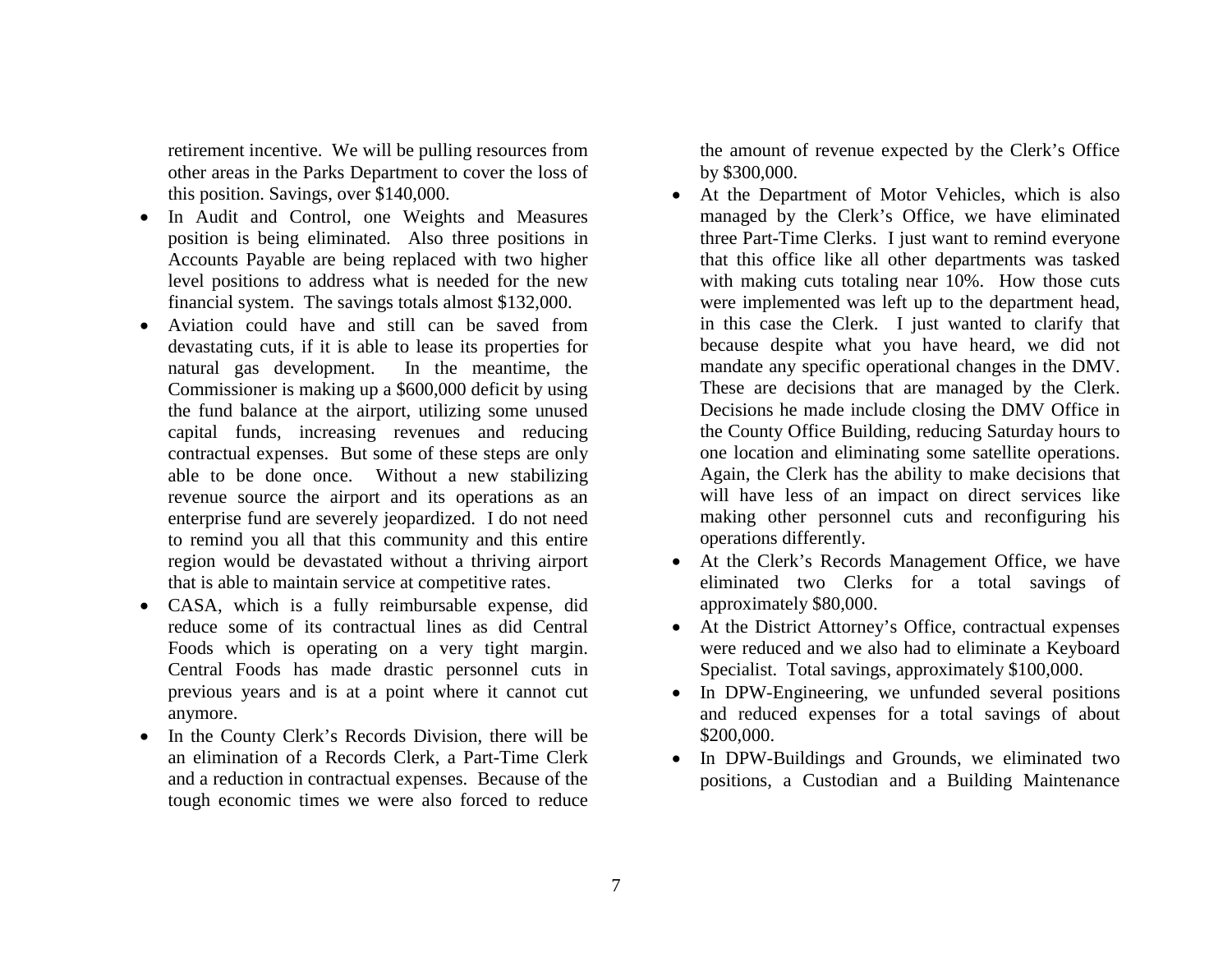Mechanic and reduced contractual lines for a total savings of almost a half a million dollars.

- In DPW Fleet, we reduced contractual expenses by nearly \$133,000. We are also utilizing a portion of Fleet's fund balance to reduce the amounts we had to charge back to all departments which I hope was welcome news to our department heads impacted by these charge backs. We also had to unfund a Head Auto Mechanic but that still leaves the County three Mechanics to maintain the fleet. All of these actions led to a savings of \$700,000.
- In Department of Public Works Highway Division, we had to reduce the contractual lines which will in turn reduce the number of roads paved next year. We also unfunded a Mechanic's position and two Laborers. These moves combined will save close to \$850,000.
- $\bullet$  In the 2011 budget, our Department of Social Services will officially see its 16 positions eliminated that were part of the 2009 incentive package. In addition to these cuts, as you know we are partnering with two community agencies to provide services for adult protective clients and foster care. These actions coupled with additional expense reductions will save \$450,000 in taxpayer support next year and millions going forward. DSS also eliminated several positions in its FFFS Grant and those revenues totaling nearly \$600,000 are being utilized to offset operating expenses.
- In the Elections Office we certainly did not want to impact the office during peak activity, meaning the election cycle, but we were able to eliminate some

temporary hours and contractual expenses for a total of almost \$175,000.

- $\bullet$  Emergency Services is a vital department we would prefer not to impact. We believe, however, we have come up with a plan that reduces expenses but will not jeopardize public safety. There will be an elimination of two Dispatchers. Call data reveals a dramatic drop in activity during certain days and times during the week which requires less manpower. The flexibility will remain in the system to manpower up when pending severe weather or snowstorms are forecast or other emergencies occur that will require additional staff. The department will utilize more part-time staff hours to fill in some of these shifts.
- We have already discussed the Executive Office cuts and mergers but bottom line the savings is over \$80,000.
- In the Finance Office, in addition to reducing expenses by \$7,000 by the creation of the Office of Management and Budget, there will also be the elimination of an Account Clerk for additional savings of \$40,000.
- At the Broome County Health Department, we eliminated four and a half positions, unfunded one position and made a number of different budget adjustments that will save taxpayers nearly \$400,000 next year and much more in the years to come.
- $\bullet$  In Information Technology, there will be three positions eliminated along with contractual reductions for a savings of nearly \$250,000.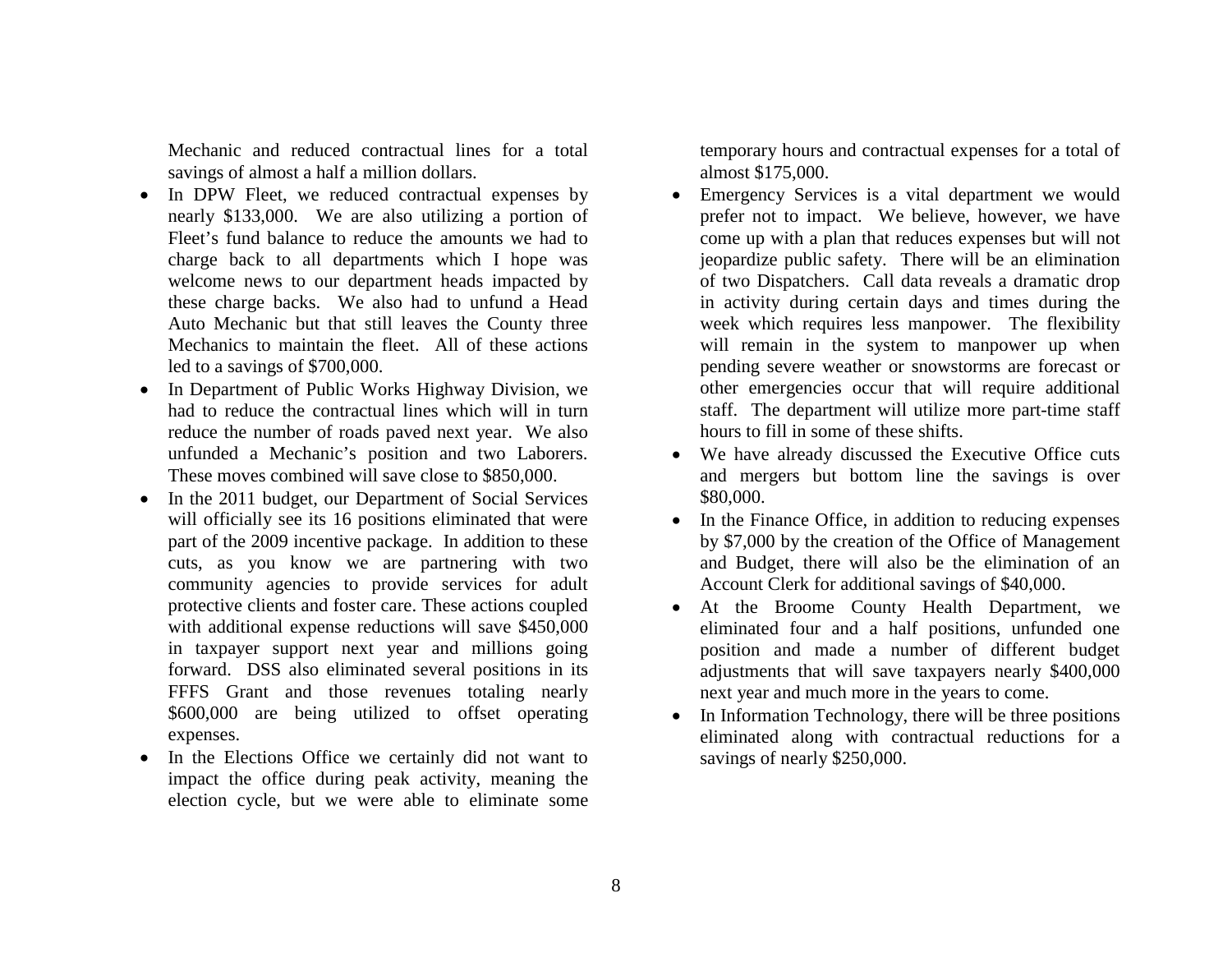- In our Law Department, our lawyers will be making do with one less Keyboard Specialist and other cuts in expenses have been made as well. Total cuts there, nearly \$85,000.
- In your Legislative budget, a Part-Time Deputy position has been eliminated. That along with other reductions totals around \$35,000.
- At our Broome County Library, several positions are being eliminated or reduced to part-time. The folks at our library have experienced some significant reductions in staff in recent years and the Administration is aware and certainly sensitive to the extra burden. We are grateful for the additional effort required by each and every staff member.
- Our Office for Aging is unfunding two positions and eliminating a third. This was necessary because of the devastating impact of the large reduction in the Mortgage Tax. As you all know that tax has subsidized our OFA operations for years and the dramatic reductions in the amount of revenue created by the downturn in home sales is having a tremendous negative impact on OFA operations.
- In our Parks Department, a Senior Account Clerk is being eliminated as is the Director of Recreation. Our Naturalist is also being eliminated as we are facing the closure of Finch Hollow Nature Center. Several other staff positions are also being eliminated while new revenue sources are being tapped; logging some of our parks in strategic areas is one example. The Parks Department's total savings is over \$600,000.
- In Personnel, with the retirement of Elsie Logan, our longtime EEOC officer, that position will be eliminated and those duties will be reassigned. This position along with several other personnel changes amounts to nearly \$90,000 in savings. Although Elsie's stand-alone position will be eliminated, we will continue to work diligently on our affirmative action plan and obligations.
- $\bullet$  In Planning, we propose eliminating an Economic Development Planner and a Senior Environmental Planner. In addition to these two moves and further cuts in contractual spending we have achieved savings totaling nearly \$140,000.
- At Probation we are eliminating the ISP Grant and we are downgrading a Senior Probation Officer to a Probation Officer. As a result Probation will experience a savings of around \$152,000.
- At the Public Defender's Office, contractual lines were reduced, incentive pay was foregone for one year, and a Keyboard Specialist position was eliminated for a total savings of nearly \$90,000.
- $\bullet$  Real Property is reducing temporary help and combining the cashier windows for City of Binghamton tax payments with Finance's cashier operations for a total savings of nearly \$80,000. However, the department's budget reflects an increase because of the reduction in revenue expected from Real Property auctions.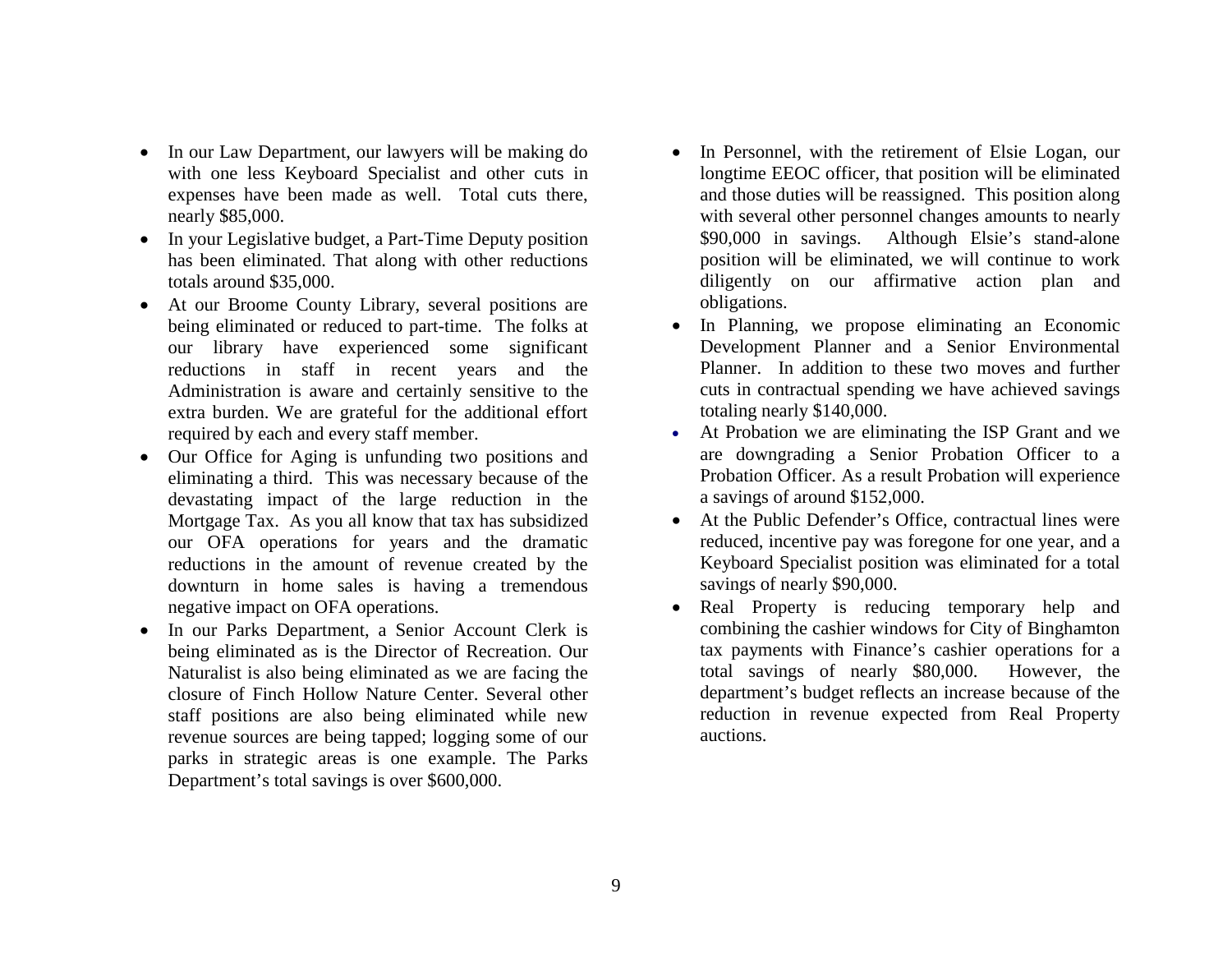- Our Security Department is reducing staff by two Security Officers and an administrative position for a total savings of nearly \$200,000.
- At the Sheriff's Office, we are proposing the elimination of a Deputy Sergeant, which has been vacant for nearly a year, as well as two Sheriff's Deputies and a Keyboard Specialist. I wanted to note that one of the Deputies is a School Resource Officer 9 months out of the year. Again, not something we wanted to do but this is just another example of the tough decisions we all face. These reductions as well as the elimination of some contractual expenses provide total savings of approximately \$400,000.
- The Transit savings have already been discussed at length as they were implemented earlier this year. In addition to the growing pressure on Transit because of the need to save taxpayer dollars, there have also been significant cuts in state and federal support for our transportation system. We eliminated more than \$500,000 in taxpayer support to the BC Transit operation and we did it without eliminating service to anyone in the County who currently receives service. We did it by eliminating convenience. We did not want to make these cuts and we certainly are not happy with them but we continue to provide this quality service to our residents without overburdening taxpayers.
- Our Veteran's Office is such a small office to begin with but we were creative enough to find savings. Veterans and Purchasing will share a Secretary for an overall savings of \$55,000.

• And at Willow Point, as we continue to prepare for our new nursing home, we remain under a mandate to reduce our beds. That mandate takes effect next year which means one wing of the nursing home is targeted for closure in 2011 which will lead to a savings in staff and other costs of approximately \$1.2M. This move, as with all of our other closures, will be done with a thoughtful strategy and over time. But bottom line, it must be done.

Right now I would like to turn things back to the County Executive for additional information about the changes proposed at our Mental Health Department and more information about the 2011 proposed spending plan.

## **CHANGES AT MENTAL HEALTH**

As you know we are phasing down our Children's Clinic but I assure you we are doing this with the confidence that every child in need of Mental Health Services that we currently serve and those in the future will be able to find the appropriate care. Our mission is to be the provider of last resort and that will not change. We came to this painful conclusion to reduce our capacity after years of analyzing our service when compared to what is being provided in the community.

Our clinic has always run at a deficit and with changes in state funding that deficit will continue to grow significantly. The change as it is proposed will reduce County tax support for this program by \$180,000 next year and \$1.3M over the next five years.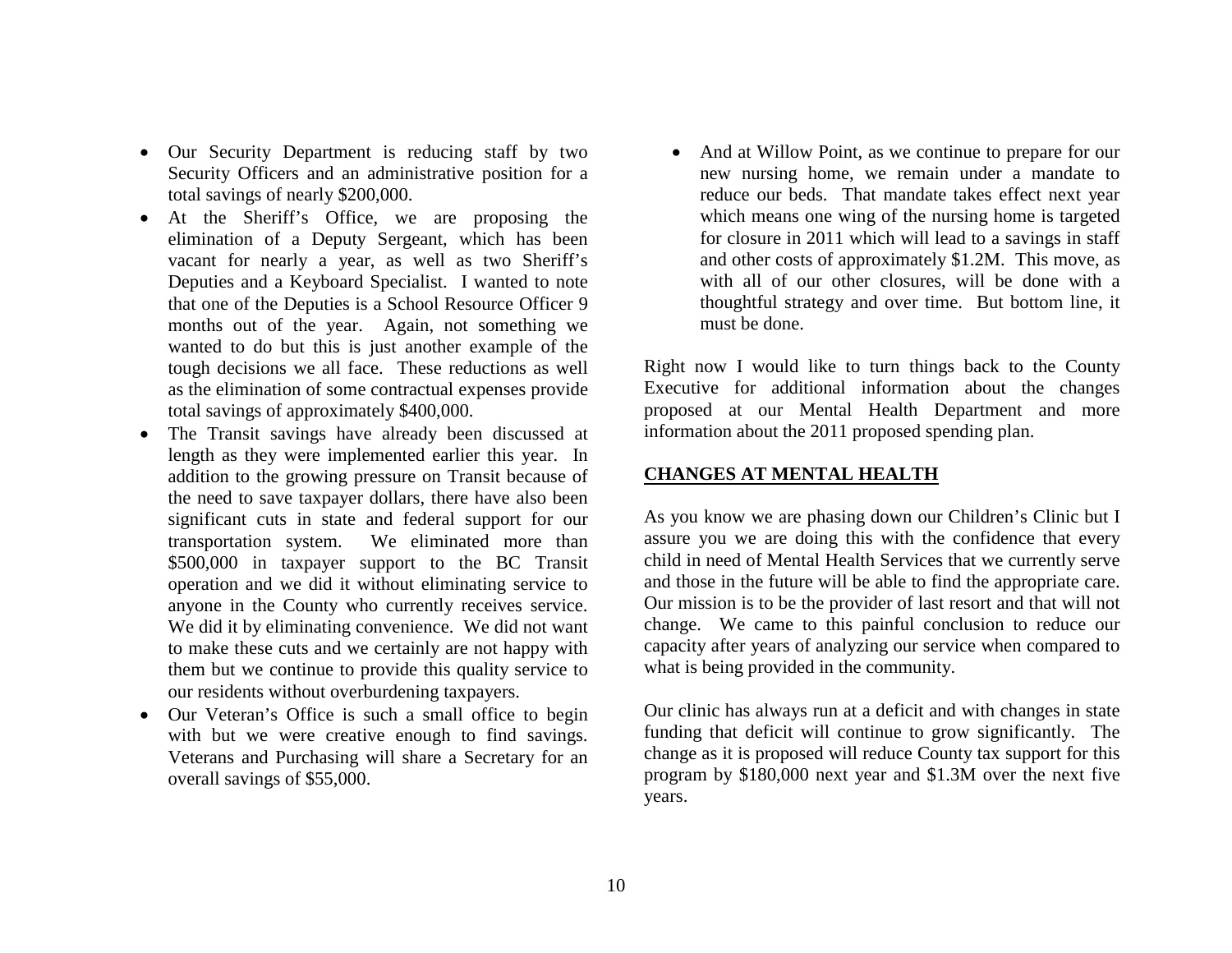There are now three providers of these services in our community; The Greater Binghamton Health Center, formerly the Binghamton Psychiatric Center, Family and Children's Society and Lourdes Hospital which expects to have its OMH license this January.

Also, the Broome County Mental Health Department simply cannot recruit a full-time board certified psychiatrist because our salaries are nearly 25 to 40% less than the other providers are paying.

Our Commissioner has made the commitment and he says he has received the assurance from the providers in the community that all of the organizations are committed to making sure that no child falls through the cracks.

From the Executive Director of Family and Children's Society we received the following communication: "We anticipate being able to accommodate all of the children referred to our agency from the County's Children's Clinic. Children referred to our agency from the County's Clinic will be given the highest priority and fast tracked into our services. We anticipate we will be able to handle as many as 12-18 referrals per week."

Even with the closing of the Children's Clinic, Broome County can still be part of the process and is committed to making sure every child with mental health issues is receiving the proper care.

The changes at our Mental Health Department are not palatable. None of the changes just outlined are something we want to have to do. However, we have no choice. We are at the tipping point. Without some dramatic change in our economic situation as well as the ability to tap new sources of revenue like the leasing of County lands for natural gas development, I can assure you we will be back here once again next year with an even more devastating budget picture.

We know that lawmakers will have a lot of questions. I just want to assure you that none of these moves were made without a lot of thought and consideration. Our goal was to keep most of our services going at current levels and where we could not do that, look to partner agencies in the community for assistance.

We ask everyone to be patient and we ask our departments and their staffs to bear with us through a lot of this transition. Hopefully, things will continue to turn around and hopefully we will experience new sources of revenue that can provide for some immediate relief as well as long term stabilization.

### **CONTRACT AGENCY REDUCTIONS**

Before wrapping up I did want to say a few words about our contract agencies. I do not want anyone thinking that the cuts proposed in spending for agencies like Cornell Cooperative, the Ross Park Zoo, the Convention and Visitor's Bureau, the Broome County Arts Council as well as Aid to Local Libraries are something that we took lightly. We did not. There is no doubt about it, the proposed cuts are devastating. We need